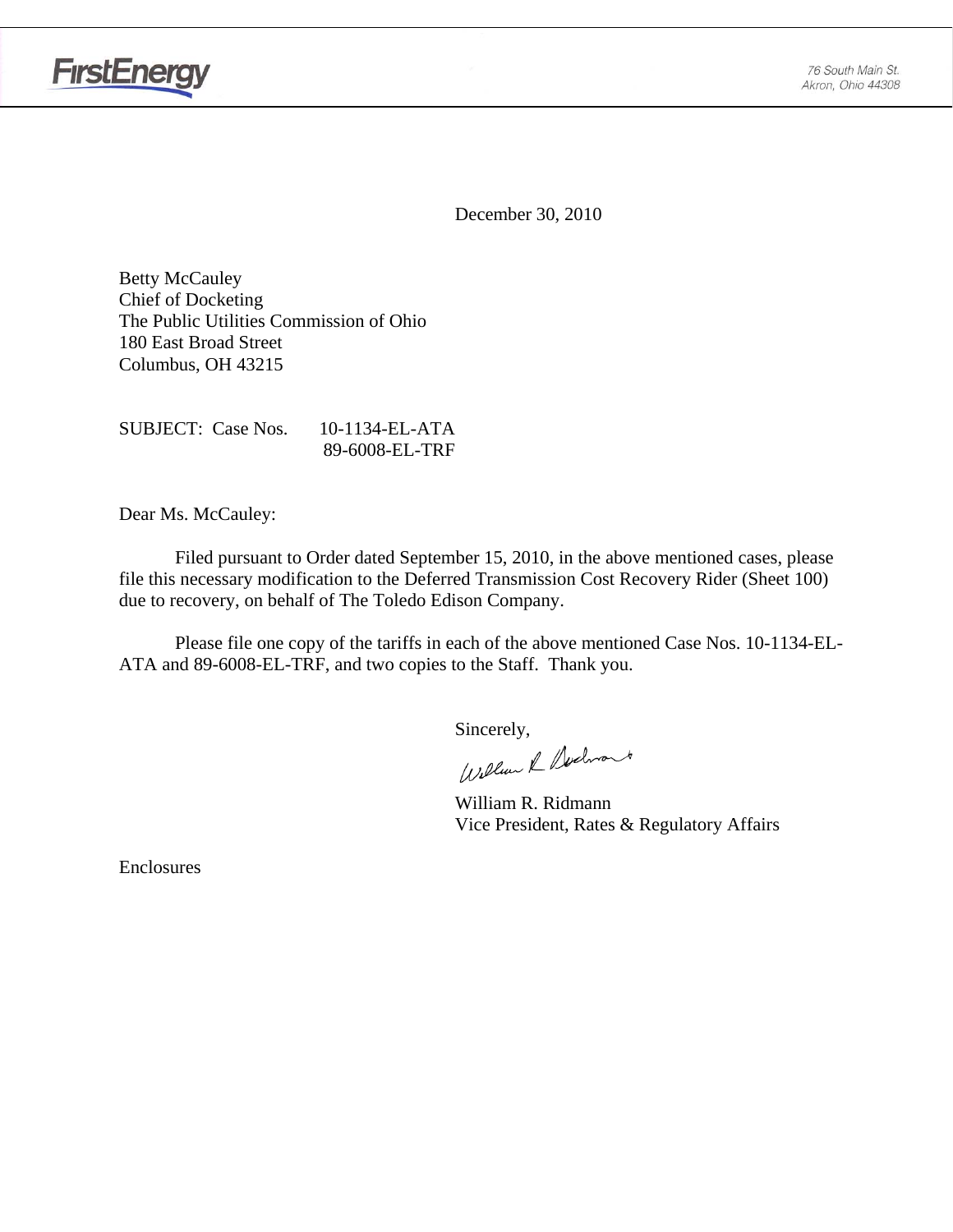### **TABLE OF CONTENTS**

The following rates, rules and regulations for electric service are applicable throughout the Company's service territory except as noted.

|                                                      | <b>Sheet</b>   | <b>Effective</b><br><b>Date</b> |
|------------------------------------------------------|----------------|---------------------------------|
| <b>TABLE OF CONTENTS</b>                             | 1              | $01 - 01 - 11$                  |
| <b>DEFINITION OF TERRITORY</b>                       | 3              | $01 - 23 - 09$                  |
| <b>ELECTRIC SERVICE REGULATIONS</b>                  | $\overline{4}$ | 12-04-09                        |
| <b>ELECTRIC SERVICE SCHEDULES</b>                    |                |                                 |
| Residential Service (Rate "RS")                      | 10             | 01-23-09                        |
| General Service - Secondary (Rate "GS")              | 20             | 01-23-09                        |
| General Service - Primary (Rate "GP")                | 21             | 01-23-09                        |
| General Service - Subtransmission (Rate "GSU")       | 22             | 01-23-09                        |
| General Service - Transmission (Rate "GT")           | 23             | 01-23-09                        |
| <b>Street Lighting Provisions</b>                    | 30             | $01 - 23 - 09$                  |
| Street Lighting (Rate "STL")                         | 31             | 06-01-09                        |
| Traffic Lighting (Rate "TRF")                        | 32             | 01-23-09                        |
| Private Outdoor Lighting (Rate "POL")                | 33             | 06-01-09                        |
| <b>MISCELLANEOUS CHARGES</b>                         | 75             | 01-23-09                        |
| <b>OTHER SERVICE</b>                                 |                |                                 |
| <b>Partial Service</b>                               | 52             | $01 - 01 - 06$                  |
| Residential Renewable Energy Credit Purchase Program | 60             | 10-01-09                        |
| <b>Cogeneration and Small Power Producer</b>         | 70             | $01 - 01 - 03$                  |
| <b>Interconnection Tariff</b>                        | 76             | $01 - 01 - 09$                  |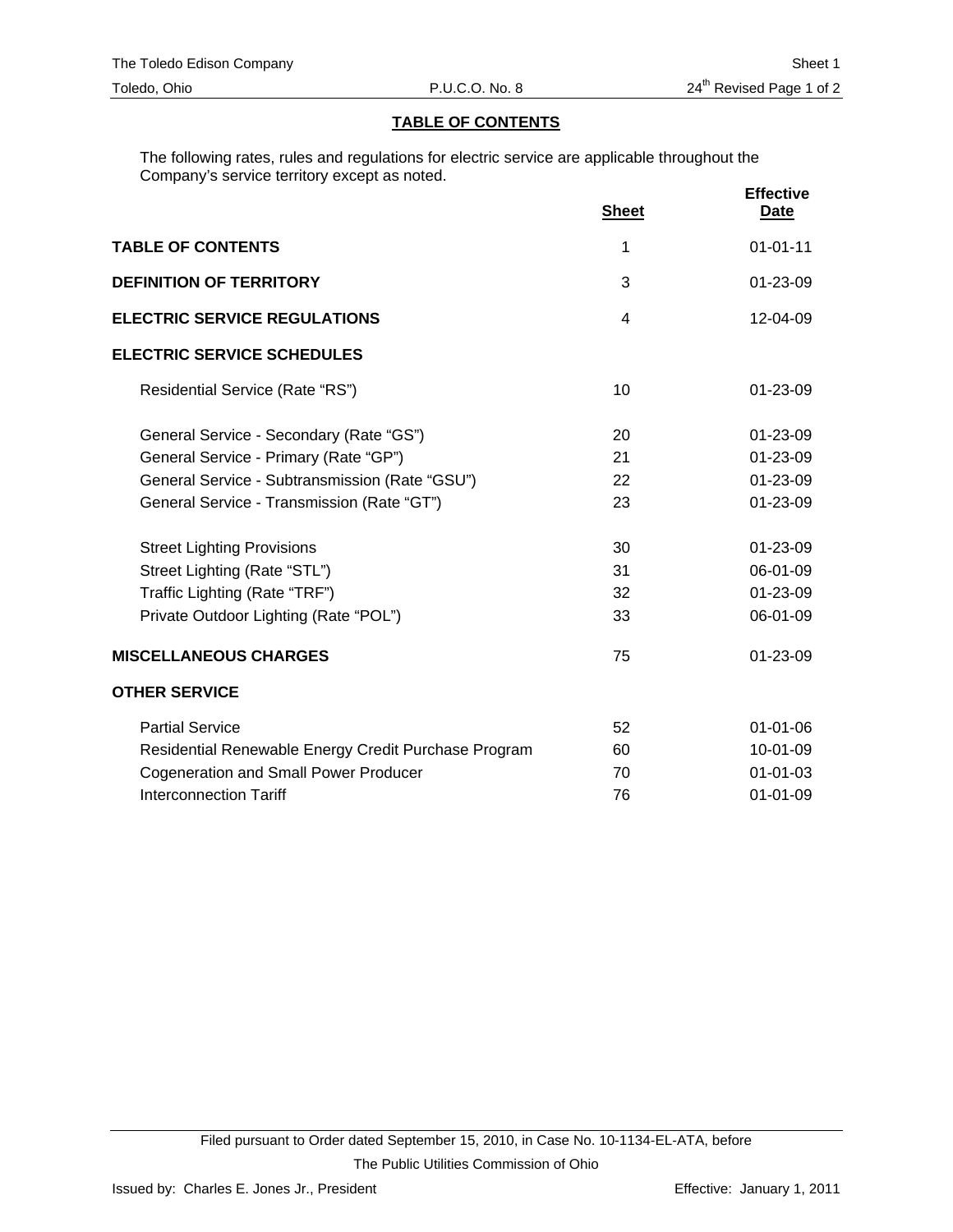## **TABLE OF CONTENTS**

| <b>RIDERS</b>                                          | <b>Sheet</b> | <b>Effective</b><br>Date |
|--------------------------------------------------------|--------------|--------------------------|
| Summary                                                | 80           | 03-17-10                 |
| <b>Residential Distribution Credit</b>                 | 81           | $05 - 21 - 10$           |
| <b>Transmission and Ancillary Services</b>             | 83           | 09-10-10                 |
| <b>Alternative Energy Resource</b>                     | 84           | $10 - 01 - 10$           |
| <b>School Distribution Credit</b>                      | 85           | 06-01-09                 |
| <b>Business Distribution Credit</b>                    | 86           | $01 - 23 - 09$           |
| <b>Hospital Net Energy Metering</b>                    | 87           | 10-27-09                 |
| Economic Development (4a)                              | 88           | 01-23-09                 |
| <b>Universal Service</b>                               | 90           | 12-22-10                 |
| <b>Temporary Energy Efficiency</b>                     | 91           | $01 - 01 - 06$           |
| State kWh Tax                                          | 92           | 01-23-09                 |
| Net Energy Metering                                    | 93           | 10-27-09                 |
| Delta Revenue Recovery                                 | 96           | $10 - 01 - 10$           |
| Demand Side Management                                 | 97           | 07-01-10                 |
| Reasonable Arrangement                                 | 98           | 06-01-09                 |
| <b>Distribution Uncollectible</b>                      | 99           | $10 - 01 - 10$           |
| <b>Deferred Transmission Cost Recovery</b>             | 100          | $01 - 01 - 11$           |
| Economic Load Response Program                         | 101          | 06-01-09                 |
| Optional Load Response Program                         | 102          | 06-01-09                 |
| <b>Generation Cost Reconciliation</b>                  | 103          | $10 - 01 - 10$           |
| <b>Green Resource</b>                                  | 104          | 06-01-09                 |
| Fuel                                                   | 105          | 12-14-09                 |
| Advanced Metering Infrastructure / Modern Grid         | 106          | 01-23-09                 |
| Line Extension Cost Recovery                           | 107          | 06-01-09                 |
| <b>Delivery Service Improvement</b>                    | 108          | 04-01-09                 |
| <b>PIPP Uncollectible</b>                              | 109          | $10 - 01 - 10$           |
| Non-Distribution Uncollectible                         | 110          | $10 - 01 - 10$           |
| <b>Experimental Real Time Pricing</b>                  | 111          | 06-01-10                 |
| <b>Experimental Critical Peak Pricing</b>              | 113          | 06-01-10                 |
| <b>Generation Service</b>                              | 114          | 06-01-10                 |
| Demand Side Management and Energy Efficiency           | 115          | 07-01-10                 |
| <b>Economic Development</b>                            | 116          | $10-01-10$               |
| <b>Deferred Generation Cost Recovery</b>               | 117          | 06-01-09                 |
| Deferred Fuel Cost Recovery                            | 118          | $01 - 01 - 11$           |
| <b>Residential Deferred Distribution Cost Recovery</b> | 120          | 09-01-10                 |
| Non-Residential Deferred Distribution Cost Recovery    | 121          | 09-01-10                 |
| <b>Residential Generation Credit</b>                   | 123          | $05 - 21 - 10$           |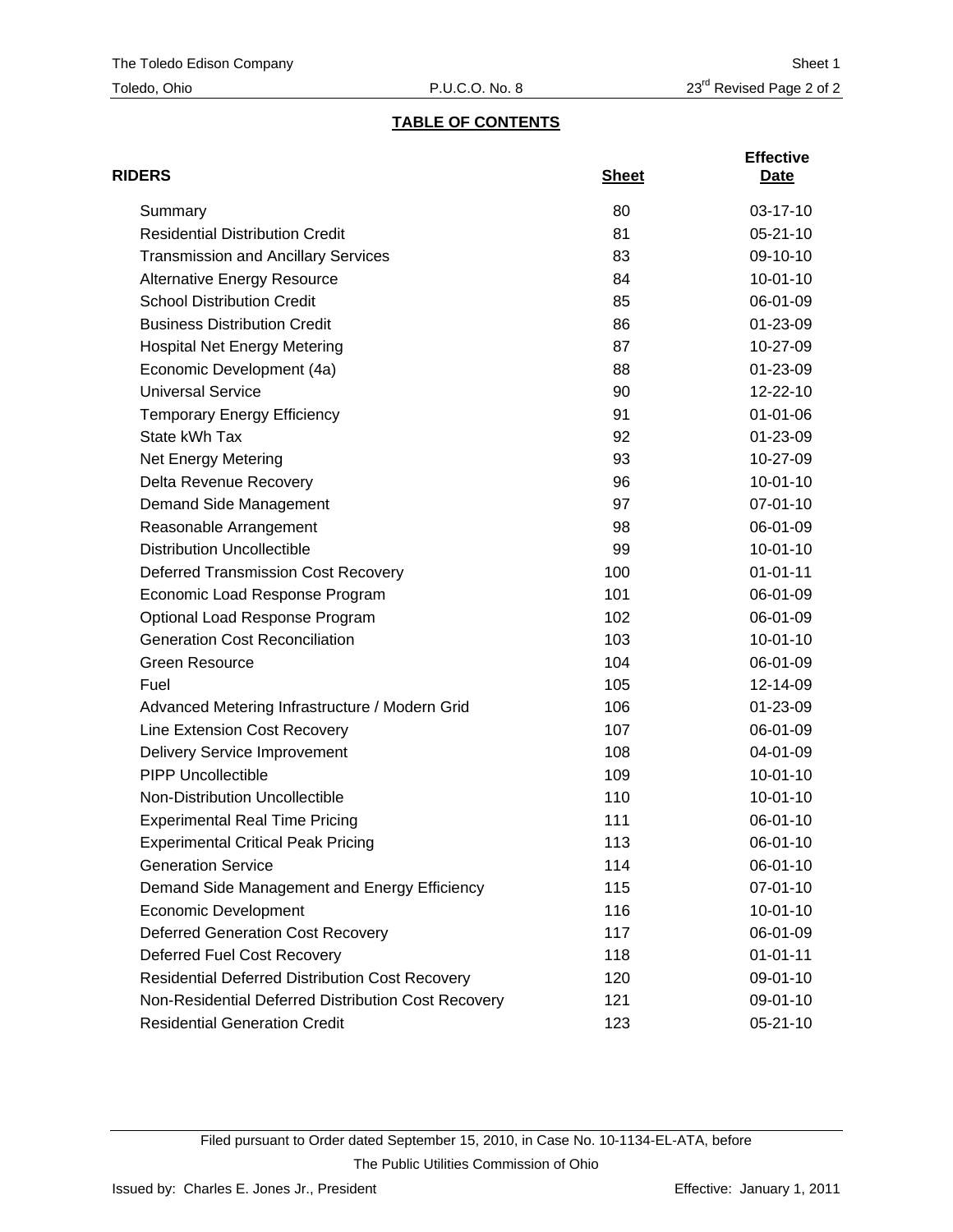### **RIDER DTC Deferred Transmission Cost Recovery Rider**

## **APPLICABILITY:**

Applicable to any customer who receives electric service under the Company's rate schedules. The Deferred Transmission Cost Recovery Rider (DTC) charge will apply, by rate schedule, effective for service rendered beginning September 17, 2010 and continue until full recovery of the deferred balance related to the 2005 Transmission deferral, including applicable interest, is achieved. This Rider is not avoidable for customers who shop with a certified supplier.

## **RATE:**

| RS (per kWh)                    | 0.0603c      |
|---------------------------------|--------------|
| GS* (per kW of Billing Demand)  | \$0.1490     |
| GP* (per kW of Billing Demand)  | \$0.2040     |
| GSU (per kVa of Billing Demand) | \$0.2810     |
| GT (per kVa of Billing Demand)  | \$0.2280     |
| STL (all kWhs, per kWh)         | $0.0236\phi$ |
| TRF (all kWhs, per kWh)         | 0.0236c      |
| POL (all kWhs, per kWh)         | 0.0236c      |

\* Separately metered outdoor recreation facilities owned by non-profit governmental and educational institutions, such as athletic fields, served under Rate GS or GP, primarily for lighting purposes, will be charged per the DTC charge applicable to Rate Schedule POL.

### **RIDER UPDATE:**

The DTC charges of this Rider shall no longer be applied as of service rendered beginning January 1, 2011, as authorized by the Commission's March 25, 2009 Order issued in Case No. 08-935-EL-SSO et. al.